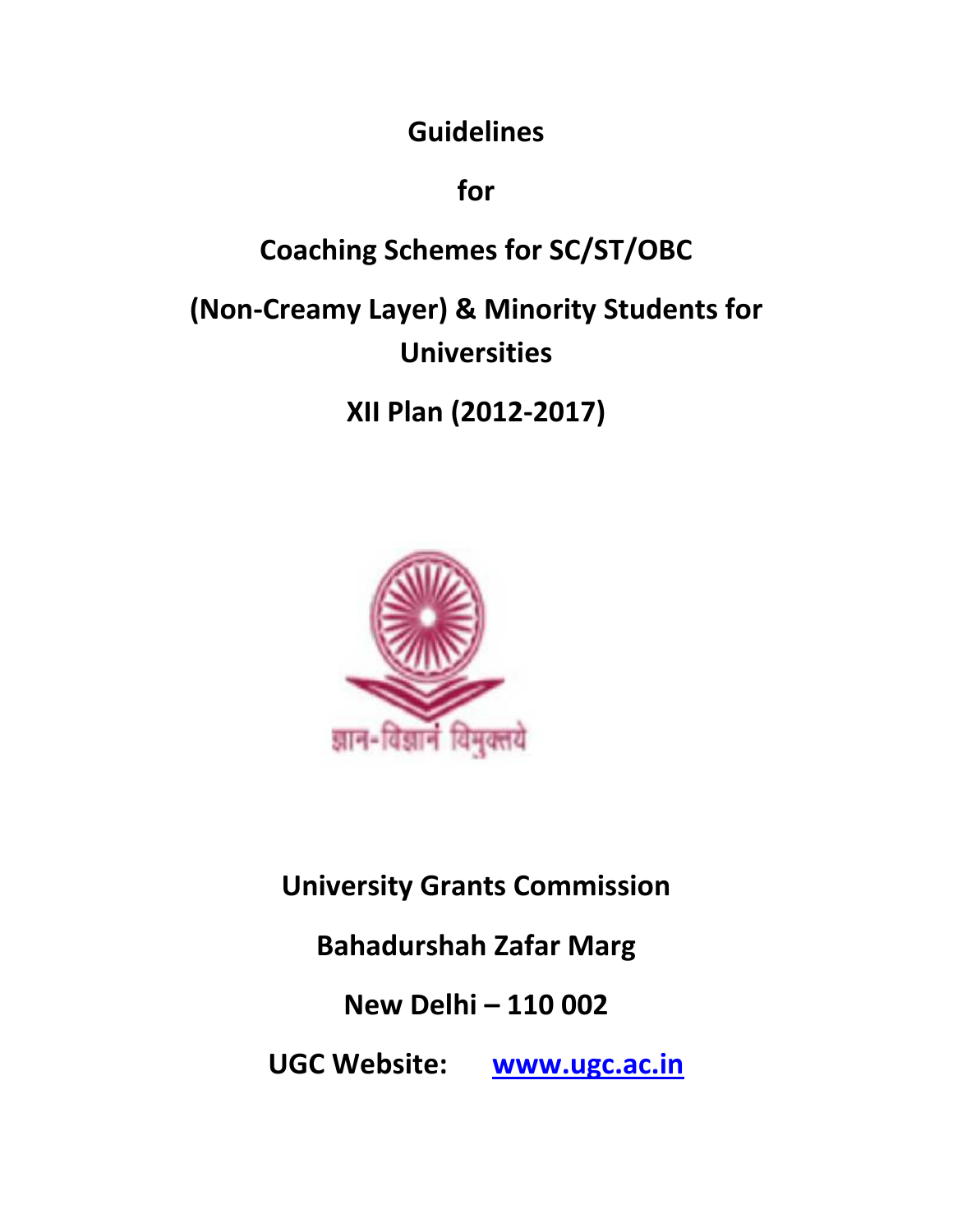#### **INTRODUCTION**

Scheduled Castes and Scheduled Tribes have been identified as the most depressed and oppressed groups of Indian society constituting about 15 and 7.5 percent, respectively, of the total Indian population. In order to safeguard their interests in independent democratic India, specific provisions have been made to improve the status of these people socially and educationally so that they can take their rightful place in the mainstream of the society. Despite all constitutional safeguards and measures initiated by the UGC, the position of reservation for Scheduled Castes, Scheduled Tribes, OBC (non-creamy layer), Minorities is far below the expected level in the universities even after more than 50 years of Independence. The Commission has been contributing towards social equity and socioeconomic mobility of the under-privileged sections of the society through various special schemes.

The well being and the development of the Minorities are important indicators of the strength and success of a democratic society. Democracy being the rule of the majority in numbers, it is necessary to protect and foster the interests and needs of the minority groups, not only in terms of their numbers but also in a preferential manner, with a certain amount of reverse discrimination. Sometimes rights and privileges which are not available to the majority have to be given to the minority groups to bring them up to a viable level of development.

The UGC has decided to make special allocations for promoting higher education for the Minorities during the Twelfth Five Year Plan. The Government of India has declared Muslims, Christians, Sikhs, Buddhists, Jains and Parsis as religious Minorities. Altogether they constitute about 19% of the Indian population. Their educational development is generally low with wide variations in different states and levels of education.

The Commission has been providing separate assistance to the universities (i) for remedial coaching at UG and PG level (ii) coaching for entry into services (iii) coaching for NET to Scheduled Castes , Scheduled Tribes and Minority candidates . The Commission has decided to merge this scheme with the General Developmental Assistance scheme of the universities and assistance for this component will be over and above the ceiling of General Developmental **Assistance** 

### **ELIGIBILITY**

Financial assistance under the scheme is available to such universities and colleges which come within the purview of section 2(f) and are fit to receive central assistance under Section 12(B) of the UGC Act, 1956. Institutions having sufficient number of Scheduled Castes, Scheduled Tribes and Minority Communities students will be considered for financial assistance. General candidates holding BPL Cards (Below Poverty Line) issued by the Central Government /State Government may also be allowed for such coaching classes. The percentage of OBC (noncreamy layer) and poor general candidates may be increased up to 40% if sufficient number of Scheduled Castes, Scheduled Tribes and Minority Communities students are not available.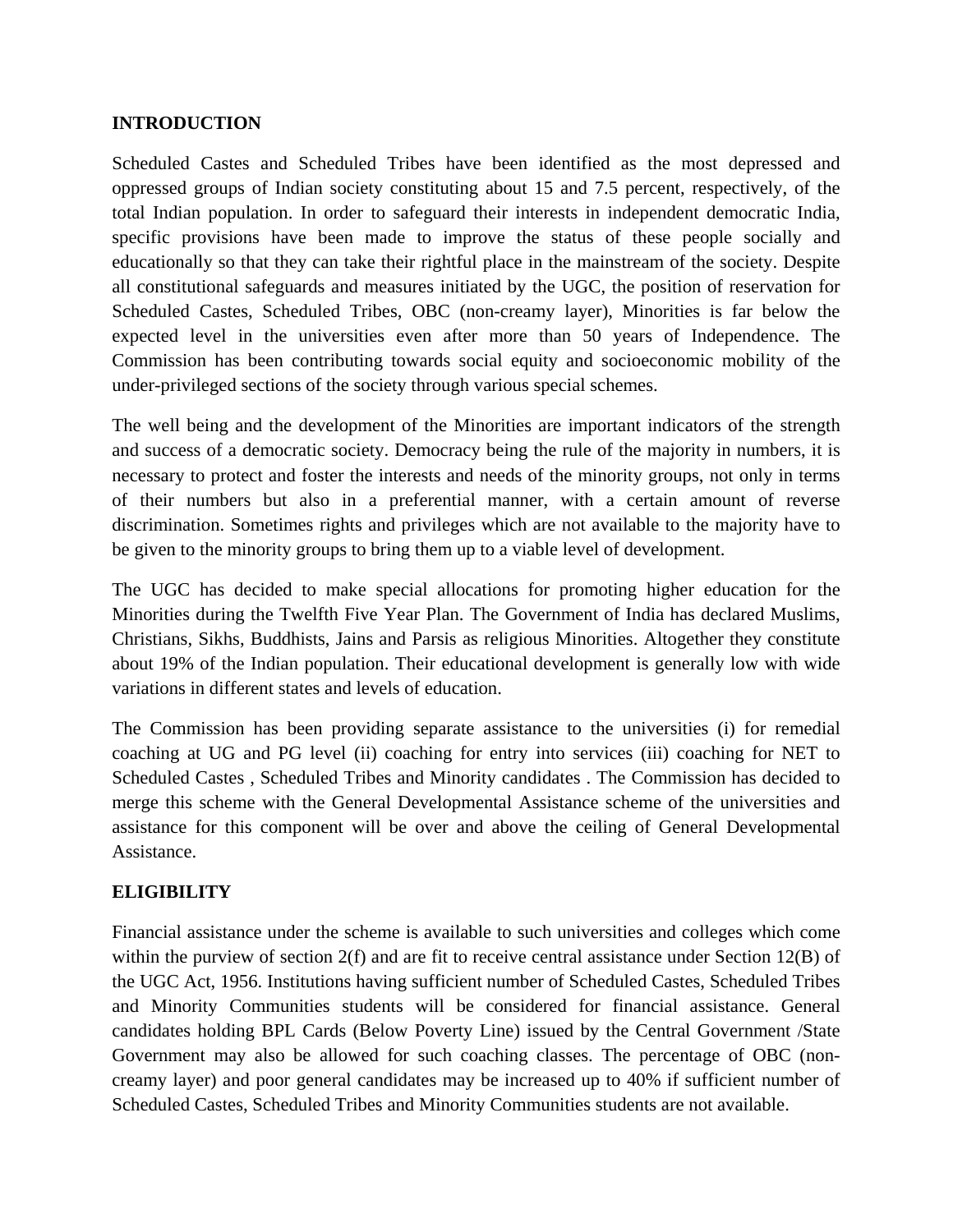## **OBJECTIVES OF THE SCHEMES**

# **I. REMEDIAL COACHING FOR SC/ST/OBC (NON-CREAMY LAYER) & MINORITY COMMUNITY STUDENTS**

Remedial Coaching is to be organized at Undergraduate and /or Postgraduate level with objectives to:

- a) Improve the academic skills and linguistic proficiency of the students in various subjects.
- b) To raise their level of comprehension of basic subjects to provide a stronger foundation for further academic work.
- c) To strengthen their knowledge, skills and attitudes in such subjects, where quantitative and qualitative techniques and laboratory activities are involved , so that, the necessary guidance and training provided under the programme may enable the students to come up to the level necessary for pursuing higher studies efficiently and to reduce their failure and dropout rate.
- d) To provide career guidance and psychological counseling for capacity building to those who are in need of such counseling.

## **II. COACHING CLASSES FOR ENTRY INTO SERVICES FOR SC/ST/OBC (NON-CREAMY LAYER) AND MINORITY COMMUNITIY STUDENTS**

Coaching scheme for entry into services is to be organized with objectives to :

- i. Prepare students to gain useful employment in Group 'A', 'B' and 'C' in Central services, State services and equivalent positions in private sector.
- ii. To orient students for particular examination conducted for selection to services such as IAS, State Public Services, Bank recruitment etc.
- iii. To focus on the specific requirements of a particular competitive examination.

The University may develop Employment Information Cell for providing information about various competitive examinations in the area of their operation.

## **III. COACHING FOR NATIONAL ELIGIBILITY TEST OR STATE ELIGIBILITY TEST FOR SC/ST/OBC (NON-CREAMY LAYER) & MINORITY COMMUNITY STUDENTS**

The main objective of the scheme is to prepare Scheduled Castes, Scheduled Tribes and Minority Communities candidates for appearing in NET or SET so that sufficient number of candidates becomes available for selection as Lecturers in the university system.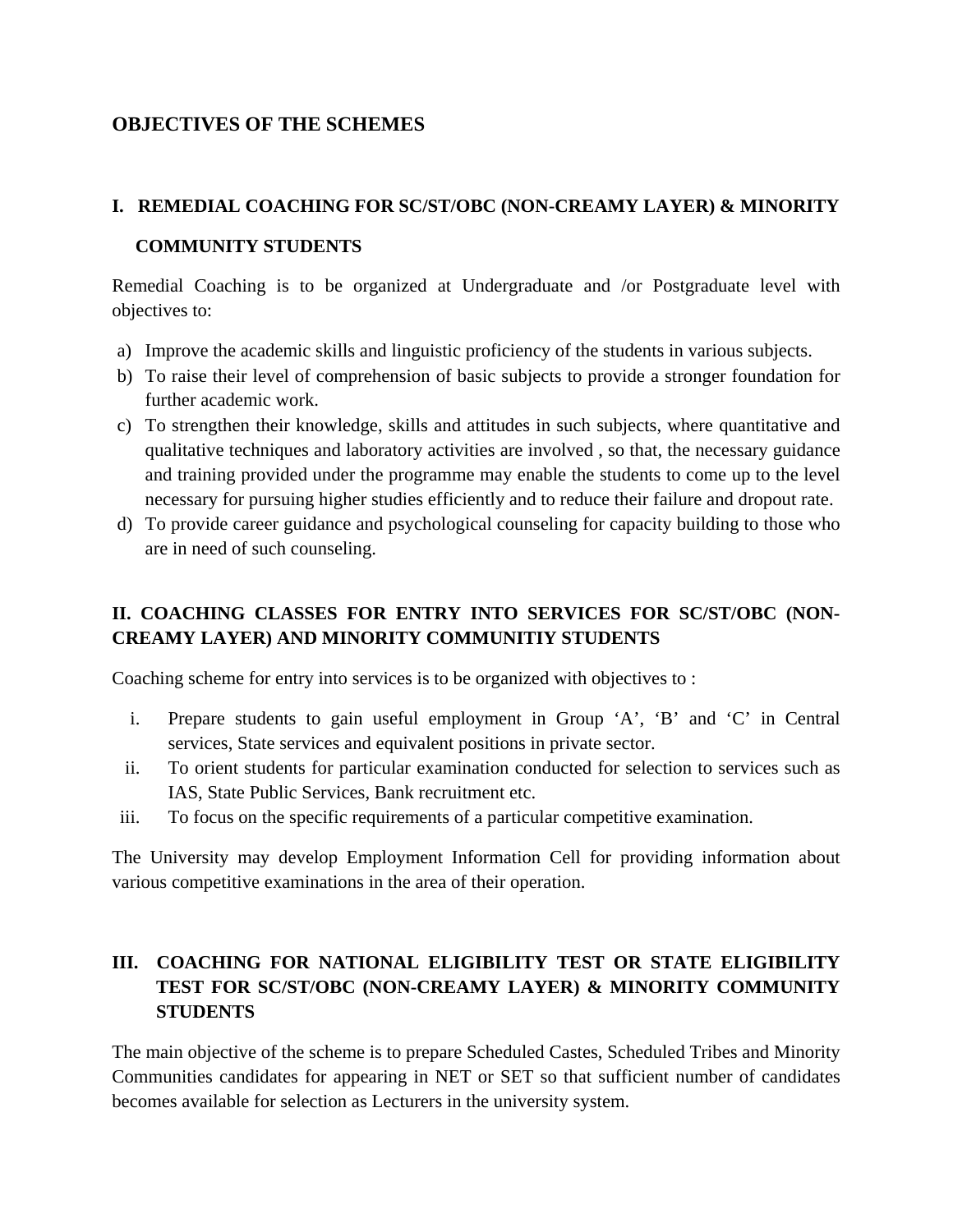#### **NATURE OF FINANCIAL ASSISTANCE AVAILABLE UNDER THE SCHEMES**

The institutions can apply for one or more components of the scheme according to the number of enrolment of Scheduled Castes, Scheduled Tribes, OBC (Non Creamy Layer), Minorities Communities Students. If, the number of students in a particular class is more, additional section(s) may be included.

The financial assistance is available for the following items:

**Non-recurring items:** A "one time" grant up to **Rs. 5.0 lakhs** for each scheme during the XII Plan period for the following items:

- 1. Books and Journals
- 2. Audio-visual and teaching/ learning aid material
- 3. Computers with Printer
- 4. Photocopier
- 5. Generator or Inverter

Recurring Items: **Rs.7.00 lakhs** for universities for each scheme per annum for expenditure on the following items:

- 1. Honorarium to the Coordinator of the schemes @Rs. 2000/- per month
- 2. Remuneration to teachers and scholars\*
- 3. Part-time staff with computer knowledge (on contract basis) @ 6,000/- p.m.
- 4. Part time Peon/Attendant.@ Rs.1000/- p.m
- 5. Contingency Rs 50,000/- per annum

Remuneration at the rate of Rs. 300/- per hour per subject to the teachers and Rs.200 /per hour to postgraduate students/ Research Scholars could be paid for theory classes and Rs.150/-per hour respectively for practicals. Generally, a faculty member should not teach for more than 2 hours a day. However, in exceptional cases where an eminent educationist is invited for Special lecture, the remuneration @ Rs.500/- per hour and admissible T.A. could be paid with the approval of the Head of the Institution. The payment of remuneration to the participating teachers, PG students and research scholars may be paid regularly every month without waiting for the pending grant from the UGC.

The final amount of grant to be allocated would depend upon the number of schemes, the number of students enrolled for the schemes in the proposal, and the decision of the Committee appointed for serving the applicants for these schemes.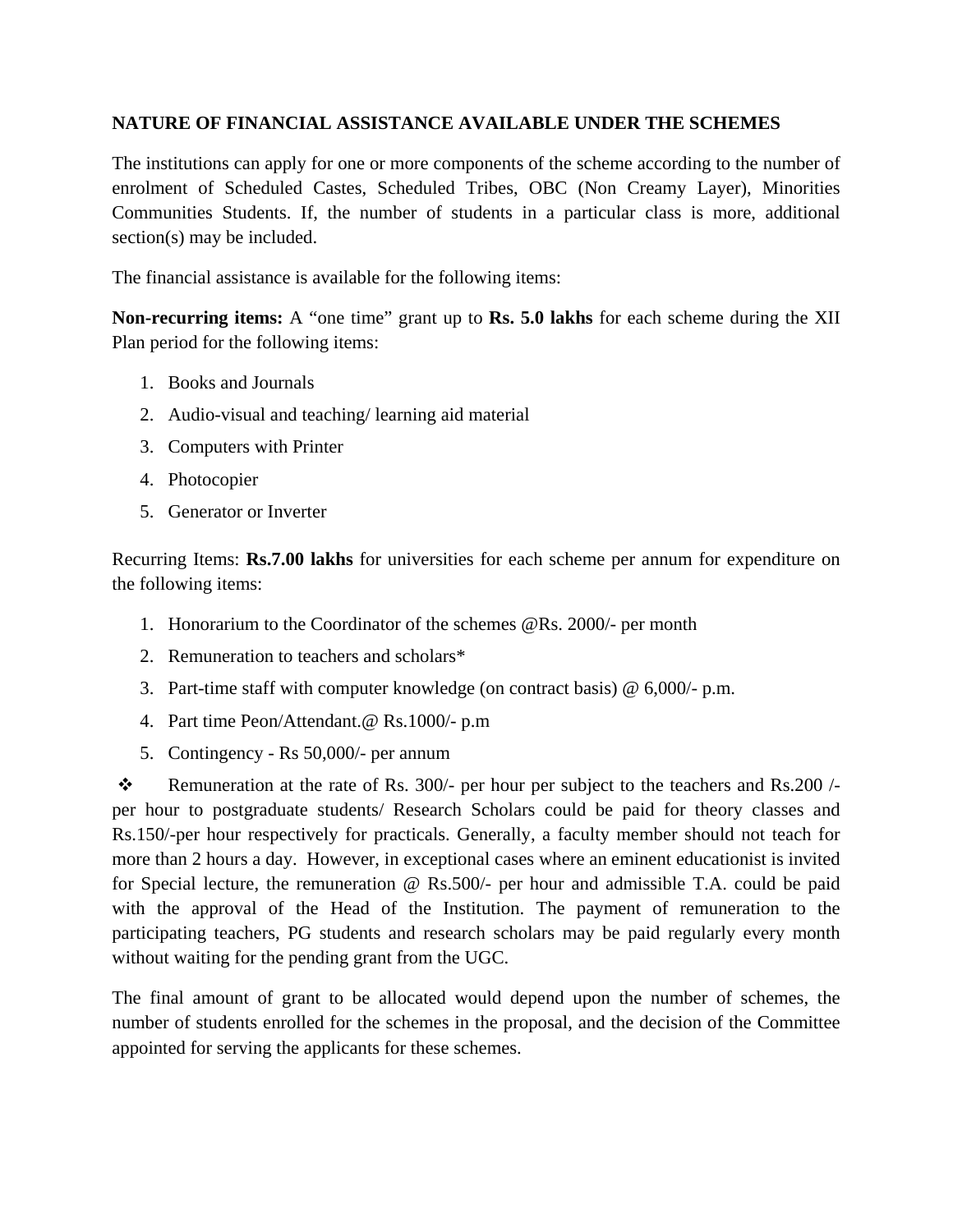### **ORGANIZATION OF COACHING CLASSES**

The scheme of Remedial Coaching for Scheduled Castes, Scheduled Tribes, OBC (non-creamy layer), Minorities Community Students may be implemented by the universities. The scheme of coaching for entry into services may be conducted by the universities. The eligible university may avail of any one or all the schemes depending on their compatibility.

### **GROUPING OF STUDENTS:**

Coaching may be organized by dividing the candidates into various groups, each consisting of not more than 25 candidates in each paper, and each group may be placed under the charge of one faculty member so that the responsibility could be fixed and the faculty members are in a position to develop rapport with the assigned group and monitor the progress of the students.

## **DEPLOYMENT OF FACULTY MEMBERS:**

The University may engage the services of motivated teachers in service and retired faculty members from the university or postgraduate departments of universities who volunteer to teach in the subjects or papers concerned.

## **CO-ORDINATOR:**

One of the senior faculty members with high motivation and dedication may be appointed as Co-ordinator. He/She will be responsible for maintaining co-ordination between different groups and faculty members to ensure effective implementation of the coaching programme.

### **CLASSES AND METHOD OF INSTRUCTION**

- i. Applications may be invited and selection of candidates for providing coaching will be done from the regular as well as dropped out students.
- ii. Coaching classes may be organized at different times such as during working days, or on holidays, or in vacations, depending on the convenience of the candidates as well as faculty members. Vacations may be utilized for admitting candidates from other universities. The timetable of coaching classes should be announced in the beginning of the classes.
- iii. The method of instruction should be through class work, tutorials, work assignments followed by discussion and face to, face interactions. Candidates should be encouraged to form study groups to help one another. Audio-video aids should be used wherever possible. A great deal of voluntary effort should be promoted.
- iv. At least 50 clock hours of teaching should be organized for each subject or paper of 100 marks. After every 10 hours of teaching an examination should be conducted and evaluation report may be discussed with student/candidate concerned.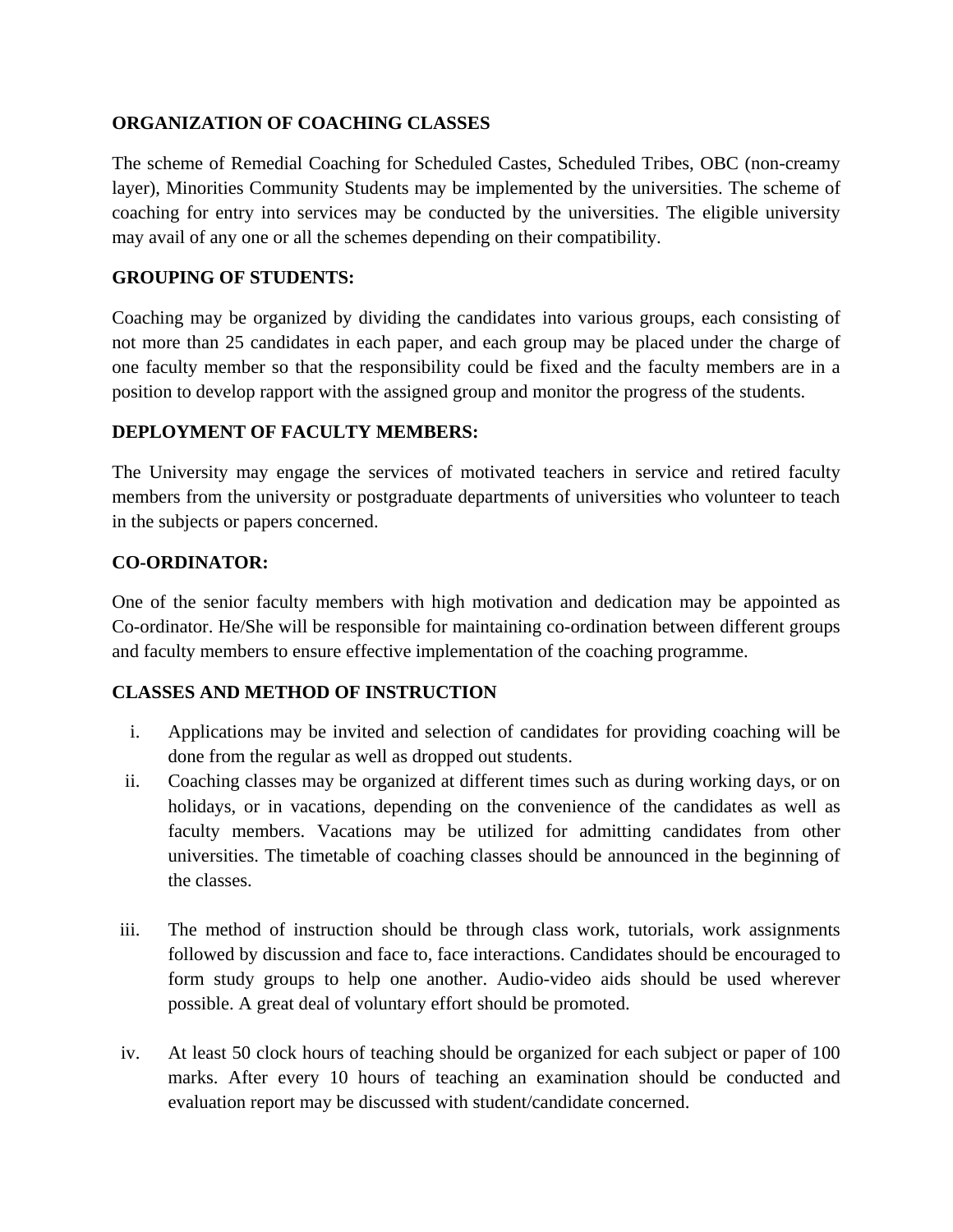### **ATTENDANCE**

The University will be required to maintain attendance registers for all candidates enrolled for the coaching classes as well as subject-wise results of tests, or other evaluation. The students/candidates remaining absent for more than 2 times may be suitably advised to maintain regular attendance.

#### **INFRASTRUCTURE**

The University will provide adequate furniture, classrooms, library facilities, study material and other necessary infrastructure from its own resources for conducting coaching classes. The UGC conducts NET in 88 subjects, which cover Arts, Humanities (including languages), Social Sciences, Computer Application and Electronics Sciences. In Science subjects, the CSIR conducts NET on behalf of the UGC. NET is conducted twice a year, i.e. in June and December for Junior Research Fellowship and Eligibility for Lectureship. The detailed information regarding the NET, about subject, curriculum, model test papers etc. may be obtained from the Joint Secretary, NET Division, University Grants Commission, South Campus, Benito Juarez Marg, New Delhi-21. Telephone No.011-24115419, Fax :011-24112276/24115326 or may be accessed on the UGC website www.ugc.ac.in.

#### **PERIOD OF ASSISTANCE**

The scheme is for XII plan period only and assistance will be available to the University upto the end of XII plan. The performance of the programme will be monitored with the help of a Standing Committee or an Expert Committee.

### **MONITORING**

- a) At the end of each academic year, the Coordinator of the programme will submit, through the Registrar an appraisal report, indicating the performance of each candidate. The appraisal report should also indicate:
- i. The duration for which the coaching was organized, classes /periods, and the number of the candidates who actually participated in the programme.
- ii. The number of candidates who actually appeared in the examination.
- iii. The number of successful candidates in each paper along with the problems faced by the university in the implementation of the scheme.
- iv. The subjects in which they were tutored, the names of the teacher and their subject discipline.
- v. Overall comments of the Coordinator.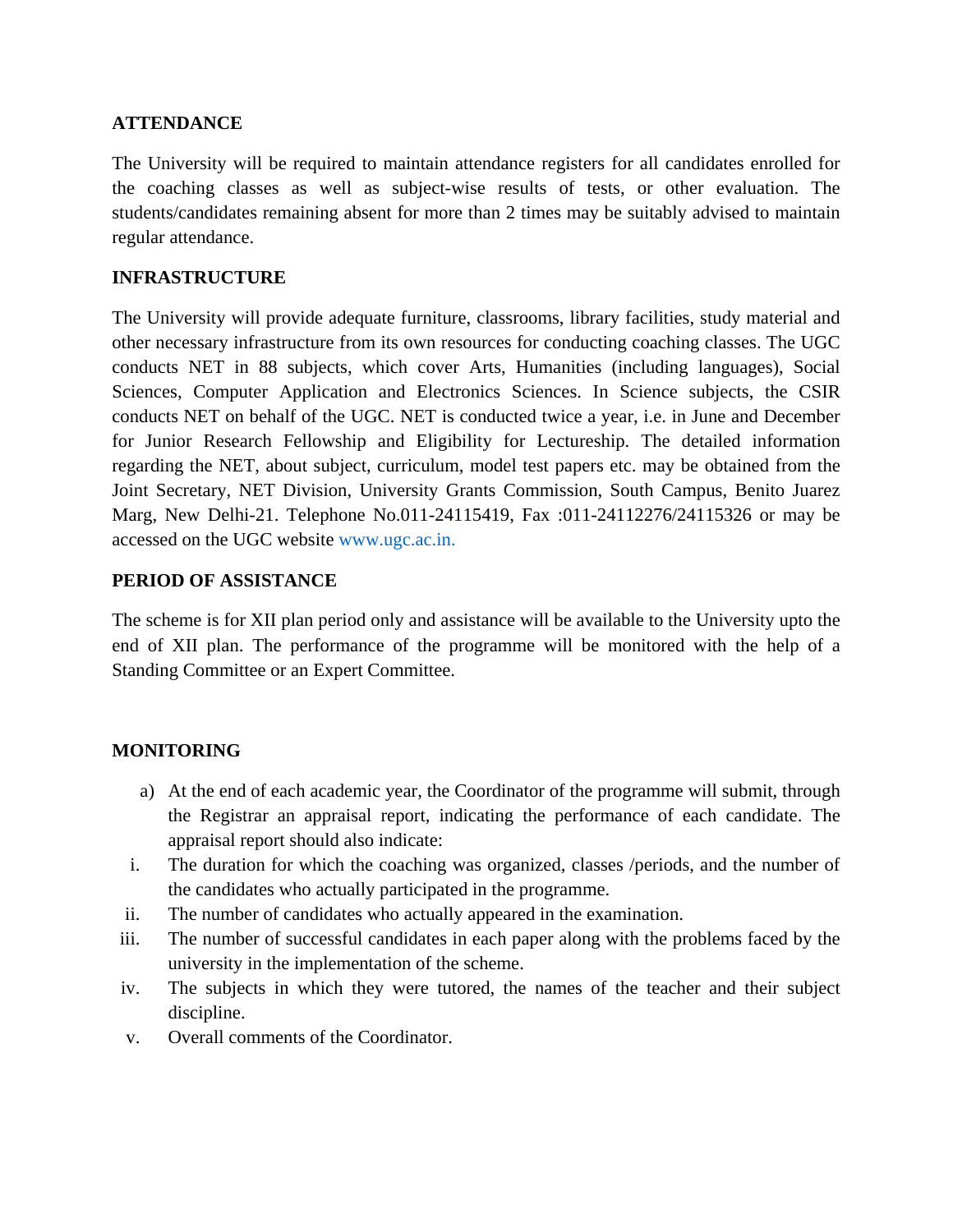b) The performance of all the schemes will be monitored by the UGC Standing Committee through its visits to the centres by constituting Sub Committees.

#### **ADVISORY COMMITTEE**

The University will constitute an Advisory Committee. The Vice- Chancellor will be the Chairman of the Advisory Committee, besides there will be five other members at the level of Professor at least one each from Scheduled Castes, Scheduled Tribes and Minority Communities. The Coordinator of the Programme will be the Member Secretary of the Advisory Committee. It is expected that Advisory Committee will meet at least twice a year.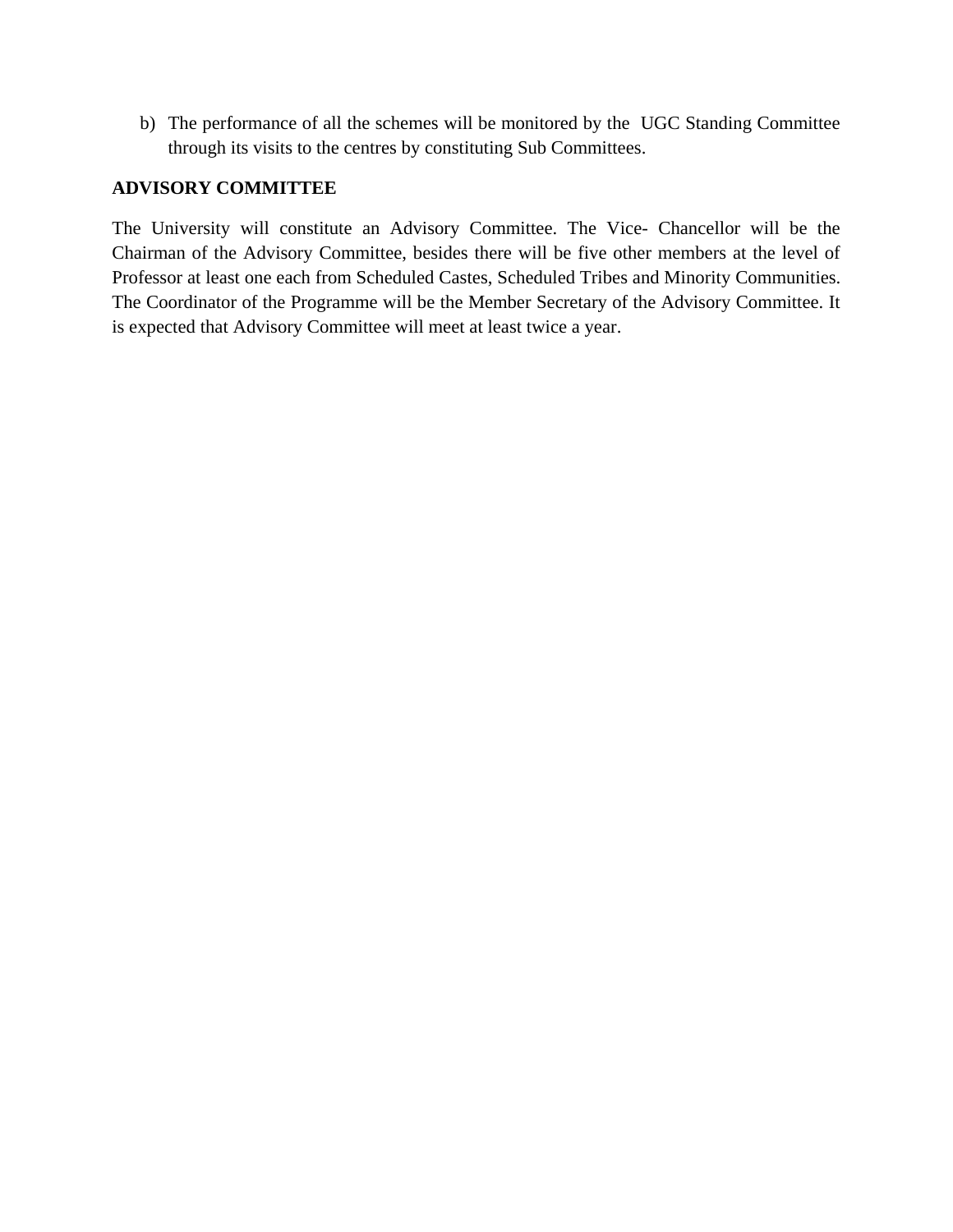#### **UNIVERSITY GRANTS COMMISSION New Delhi**

Proforma for Financial Assistance for the Schemes of Remedial Coaching/ Coaching Scheme for Entry in Services / NET Coaching for SC/ST/OBC (Non Creamy Layer) and Minorities (Please use one proforma for each of the scheme.)

| 1.       | Phone No<br>Fax No<br>E-Mail                                                                       | Name of the University<br>(Address, Pin code and State)                                                                                                                                                                      |  |  |        |  |  |  |  |  |
|----------|----------------------------------------------------------------------------------------------------|------------------------------------------------------------------------------------------------------------------------------------------------------------------------------------------------------------------------------|--|--|--------|--|--|--|--|--|
|          |                                                                                                    | 2. Name of the University its<br>Affiliated (Only Colleges)                                                                                                                                                                  |  |  |        |  |  |  |  |  |
| 3.       |                                                                                                    | Date of Establishment of the University/College                                                                                                                                                                              |  |  |        |  |  |  |  |  |
| 4.       |                                                                                                    | Type of Management<br>Government/Private/University/Self Finance                                                                                                                                                             |  |  |        |  |  |  |  |  |
| 5.<br>6. | A<br>B<br>C                                                                                        | Category of the College<br>i) General Courses<br>ii) Professional Courses<br>i) Under Graduate<br>ii) Post Graduate<br>i) Man<br>ii) Women iii) Co-Educational<br>Is the University/College approved under Section<br>Yes/No |  |  |        |  |  |  |  |  |
|          | Please Attached copy of UGC letter.                                                                |                                                                                                                                                                                                                              |  |  |        |  |  |  |  |  |
| 7.       | Location of the University/College Backward/Rural/Tribal/Hill Area/Urban                           |                                                                                                                                                                                                                              |  |  |        |  |  |  |  |  |
| 8.       | Whether the University /College is Located under SC/ST/Minority concentrated District.             |                                                                                                                                                                                                                              |  |  |        |  |  |  |  |  |
| 9.       | Whether receiving Non-plan/<br>towards the salary of the staff.<br>(please attach the certificate) |                                                                                                                                                                                                                              |  |  |        |  |  |  |  |  |
|          |                                                                                                    | 10. Whether the University/College has<br>received the grant during XII plan period<br>under these scheme. Details                                                                                                           |  |  | Yes/No |  |  |  |  |  |
|          |                                                                                                    |                                                                                                                                                                                                                              |  |  |        |  |  |  |  |  |
|          | 1.                                                                                                 | Name of Account Holder With Complete Contact<br><b>Address, Telephone Number and Email.</b>                                                                                                                                  |  |  |        |  |  |  |  |  |
|          | $\overline{2}$ .                                                                                   | <b>Bank Name</b>                                                                                                                                                                                                             |  |  |        |  |  |  |  |  |
|          | 3.                                                                                                 | <b>Branch Name With Complete Address, TelePhone</b>                                                                                                                                                                          |  |  |        |  |  |  |  |  |
|          |                                                                                                    | <b>Number And Email</b>                                                                                                                                                                                                      |  |  |        |  |  |  |  |  |
|          | 4.                                                                                                 | <b>Whether The Branch is Computerised?</b>                                                                                                                                                                                   |  |  |        |  |  |  |  |  |
|          | 5.                                                                                                 | Whether the Branch is RTGS Enabled? If Yes,                                                                                                                                                                                  |  |  |        |  |  |  |  |  |
|          |                                                                                                    | Then What is the Branch's IFSC Code                                                                                                                                                                                          |  |  |        |  |  |  |  |  |
|          | 6.                                                                                                 | <b>Whether the Branch Also NEFT Enabled?</b>                                                                                                                                                                                 |  |  |        |  |  |  |  |  |
|          | 7.                                                                                                 | Type of Bank Account (SB/Current/Cash Credit)                                                                                                                                                                                |  |  |        |  |  |  |  |  |
|          | 8.                                                                                                 | <b>Complete Bank Account Number (Latest)</b>                                                                                                                                                                                 |  |  |        |  |  |  |  |  |
|          | 9.                                                                                                 | <b>MICR Code of Bank</b>                                                                                                                                                                                                     |  |  |        |  |  |  |  |  |
|          |                                                                                                    |                                                                                                                                                                                                                              |  |  |        |  |  |  |  |  |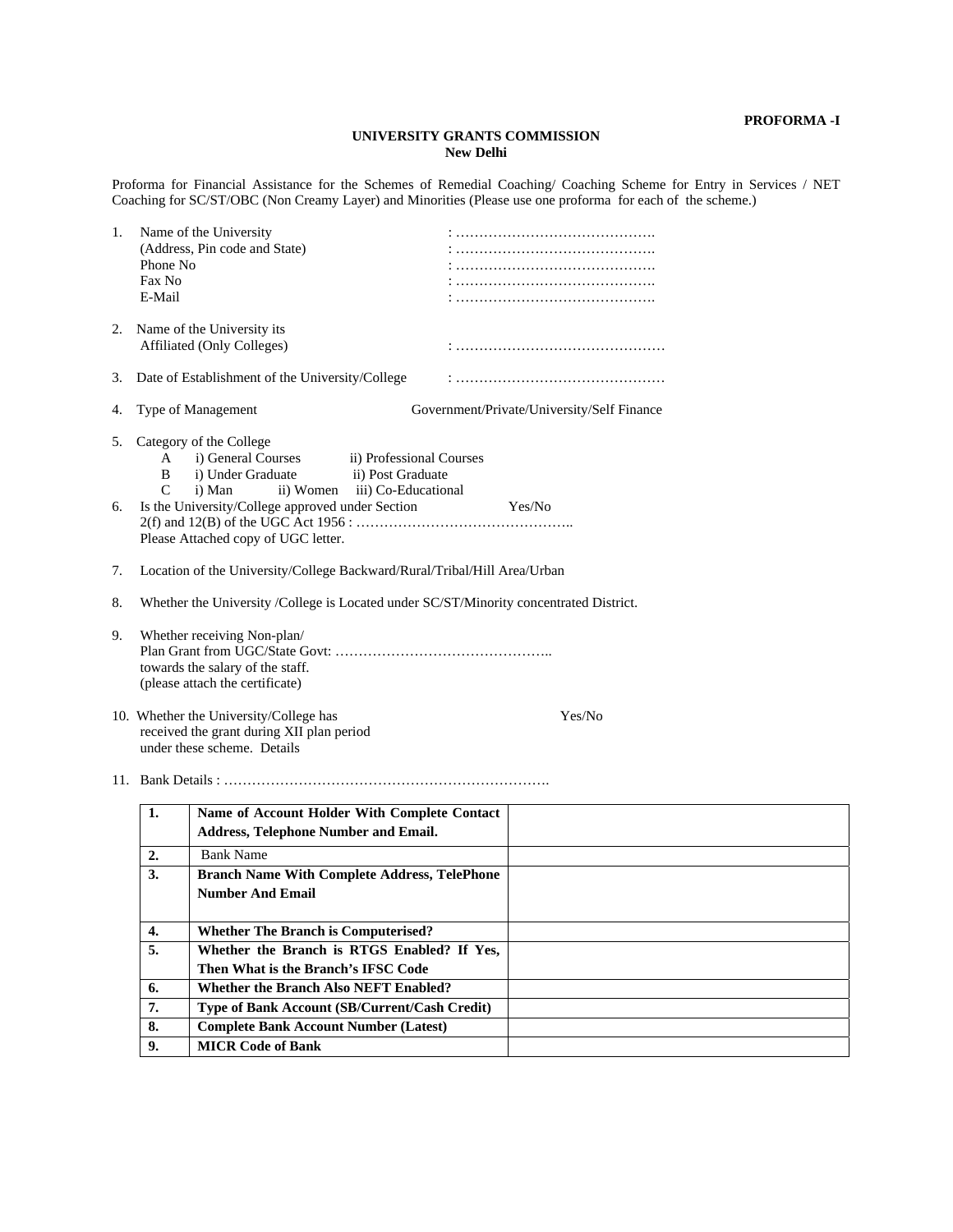#### 12. Enrollment in Degree and Post Graduate Classes (As on 1<sup>st</sup> January 2013)

| Under             | General | <b>SC</b> | <b>ST</b> | <b>OBC</b> | Minority | Total | Percentage |
|-------------------|---------|-----------|-----------|------------|----------|-------|------------|
| Graduate          |         |           |           |            |          |       |            |
| Ist Year          |         |           |           |            |          |       |            |
| <b>IInd Year</b>  |         |           |           |            |          |       |            |
| <b>IIIrd</b> Year |         |           |           |            |          |       |            |
| Total             |         |           |           |            |          |       |            |
|                   |         |           |           |            |          |       |            |
| Post              | General | <b>SC</b> | <b>ST</b> | <b>OBC</b> | Minority | Total | Percentage |
| Graduate          |         |           |           |            |          |       |            |
| Ist Year          |         |           |           |            |          |       |            |
| <b>IInd Year</b>  |         |           |           |            |          |       |            |
| Total             |         |           |           |            |          |       |            |
|                   |         |           |           |            |          |       |            |

#### 13. Faculty-wise staff strength

(please attach a list indicating name, deptt., qualifications)

- a) Permanent …………………
- b) Temporary or Ad-hoc ………………… c) Part – time …………………
- d) Visiting Faculty …………………

#### 14. Infrastructure available

- i. Space available for organizing the coaching center :
	- a) Office :
	- b) Classroom :
- ii. Library facilities available, list of journals and magazines subscribed. Mention only those which are relevant to the coaching scheme.

#### 15. Financial Assistance.

- A. Non Recurring items
	- 12. Equipment
	- 13. Books and journals and study materials

#### B. Recurring items

- i) Remuneration to coordinator
- ii) Remuneration to teacher
- iii) Remuneration to part time LDC With computer knowledge
- iv) Travelling expenses
- v) Contingency
- 16. Need and justification in support of the proposal (Please attach separate sheet giving full justification)

Signature:

 Registrar (Seal)

Item Estimated Cost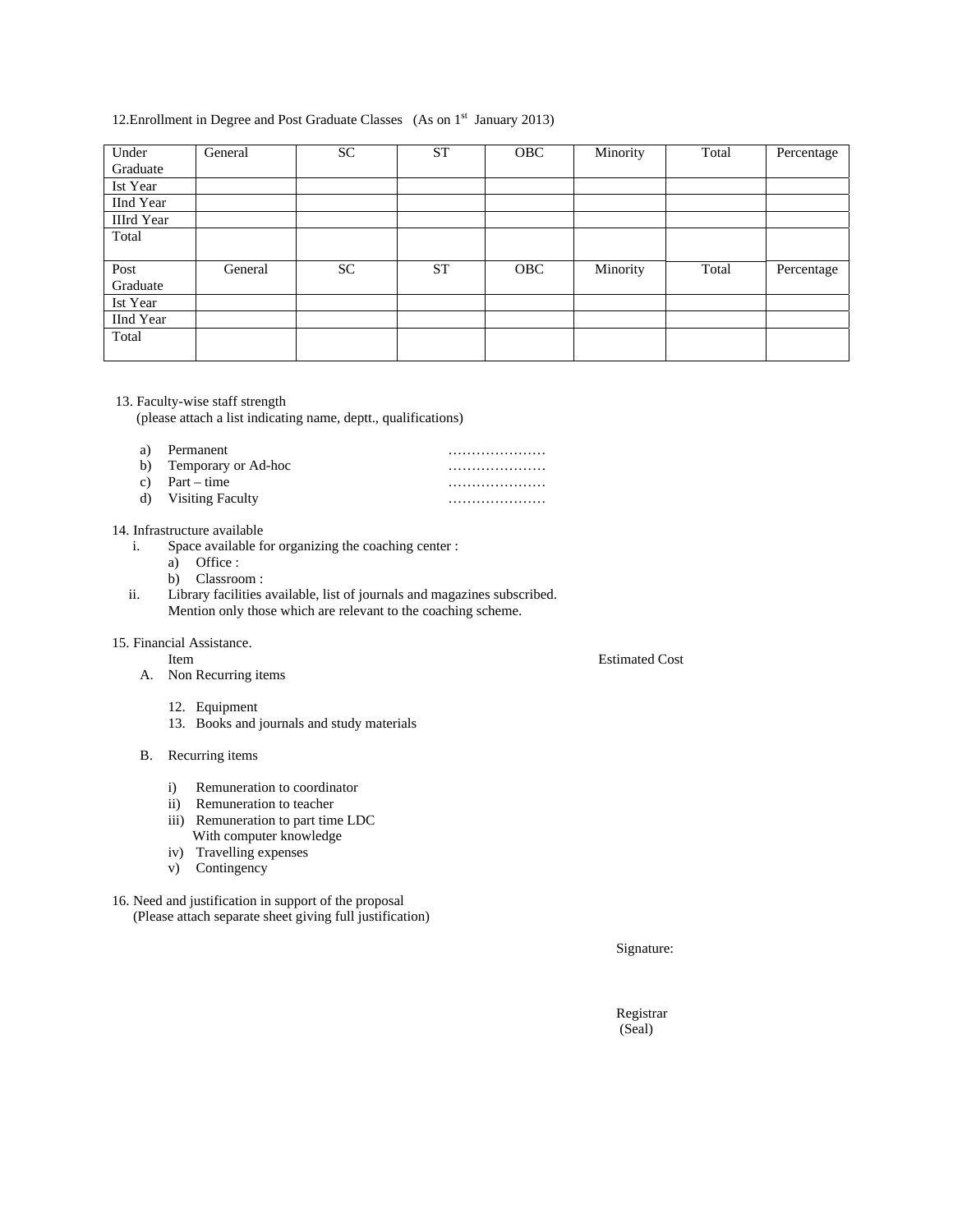## **Annual Progress Report**

## **Coaching Classes for Entry into Services for Scheduled Caste/Scheduled Tribe/Other Backward Classes (Non-Creamy Layer) & Minority Community Students**

Name of the University : Scheme approved in the year : \_\_\_\_\_\_\_\_\_\_\_\_\_\_\_\_\_\_\_\_\_\_\_\_\_\_\_\_\_\_\_ Actual date of implementation  $\qquad \qquad : \qquad \qquad \qquad \qquad \qquad \qquad \qquad \qquad \qquad \qquad$ Total number of student's benefited :

|                                                                                                                          | SC       | <b>ST</b> | OBC (Non-                    | Minority | Teachers | No. of          | No. of       | Result    |            |                                |             |               |                     |                                |             |             |            |                                         |             |
|--------------------------------------------------------------------------------------------------------------------------|----------|-----------|------------------------------|----------|----------|-----------------|--------------|-----------|------------|--------------------------------|-------------|---------------|---------------------|--------------------------------|-------------|-------------|------------|-----------------------------------------|-------------|
| Coaching<br>for all India<br>Services                                                                                    | Students | Students  | Creamy<br>Layer)<br>Students | Students | Engaged  | Period<br>Taken | Test<br>held |           | Appeared   |                                |             | Passed        |                     |                                |             | Service/Job |            |                                         |             |
|                                                                                                                          |          |           |                              |          |          |                 |              | <b>SC</b> | ${\rm ST}$ | $\rm{O}$<br>$_{\rm C}^{\rm B}$ | $\mathbf M$ | $\mathbf{SC}$ | $\operatorname{ST}$ | $\rm{O}$<br>$_{\rm C}^{\rm B}$ | $\mathbf M$ | <b>SC</b>   | ${\rm ST}$ | $\rm{O}$<br>$\, {\bf B}$<br>$\mathbf C$ | $\mathbf M$ |
| $\mathbf{1}$ .                                                                                                           |          |           |                              |          |          |                 |              |           |            |                                |             |               |                     |                                |             |             |            |                                         |             |
| $\overline{2}$ .                                                                                                         |          |           |                              |          |          |                 |              |           |            |                                |             |               |                     |                                |             |             |            |                                         |             |
| $\overline{3}$ .                                                                                                         |          |           |                              |          |          |                 |              |           |            |                                |             |               |                     |                                |             |             |            |                                         |             |
| 4.                                                                                                                       |          |           |                              |          |          |                 |              |           |            |                                |             |               |                     |                                |             |             |            |                                         |             |
| $\overline{5}$ .                                                                                                         |          |           |                              |          |          |                 |              |           |            |                                |             |               |                     |                                |             |             |            |                                         |             |
| Total                                                                                                                    |          |           |                              |          |          |                 |              |           |            |                                |             |               |                     |                                |             |             |            |                                         |             |
| Coaching<br>for Group<br>B $\&$ C<br>$\operatorname*{Post}% \left( X\right) \equiv\operatorname*{Post}\left( X\right) ,$ |          |           |                              |          |          |                 |              |           |            |                                |             |               |                     |                                |             |             |            |                                         |             |
| $\overline{1}$ .                                                                                                         |          |           |                              |          |          |                 |              |           |            |                                |             |               |                     |                                |             |             |            |                                         |             |
| $\overline{2}$ .                                                                                                         |          |           |                              |          |          |                 |              |           |            |                                |             |               |                     |                                |             |             |            |                                         |             |
| $\overline{3}$ .                                                                                                         |          |           |                              |          |          |                 |              |           |            |                                |             |               |                     |                                |             |             |            |                                         |             |
| $\overline{4}$ .                                                                                                         |          |           |                              |          |          |                 |              |           |            |                                |             |               |                     |                                |             |             |            |                                         |             |
| 5.                                                                                                                       |          |           |                              |          |          |                 |              |           |            |                                |             |               |                     |                                |             |             |            |                                         |             |
| Total                                                                                                                    |          |           |                              |          |          |                 |              |           |            |                                |             |               |                     |                                |             |             |            |                                         |             |
| Grand<br>Total                                                                                                           |          |           |                              |          |          |                 |              |           |            |                                |             |               |                     |                                |             |             |            |                                         |             |

Signature:

**Registrar With Seal**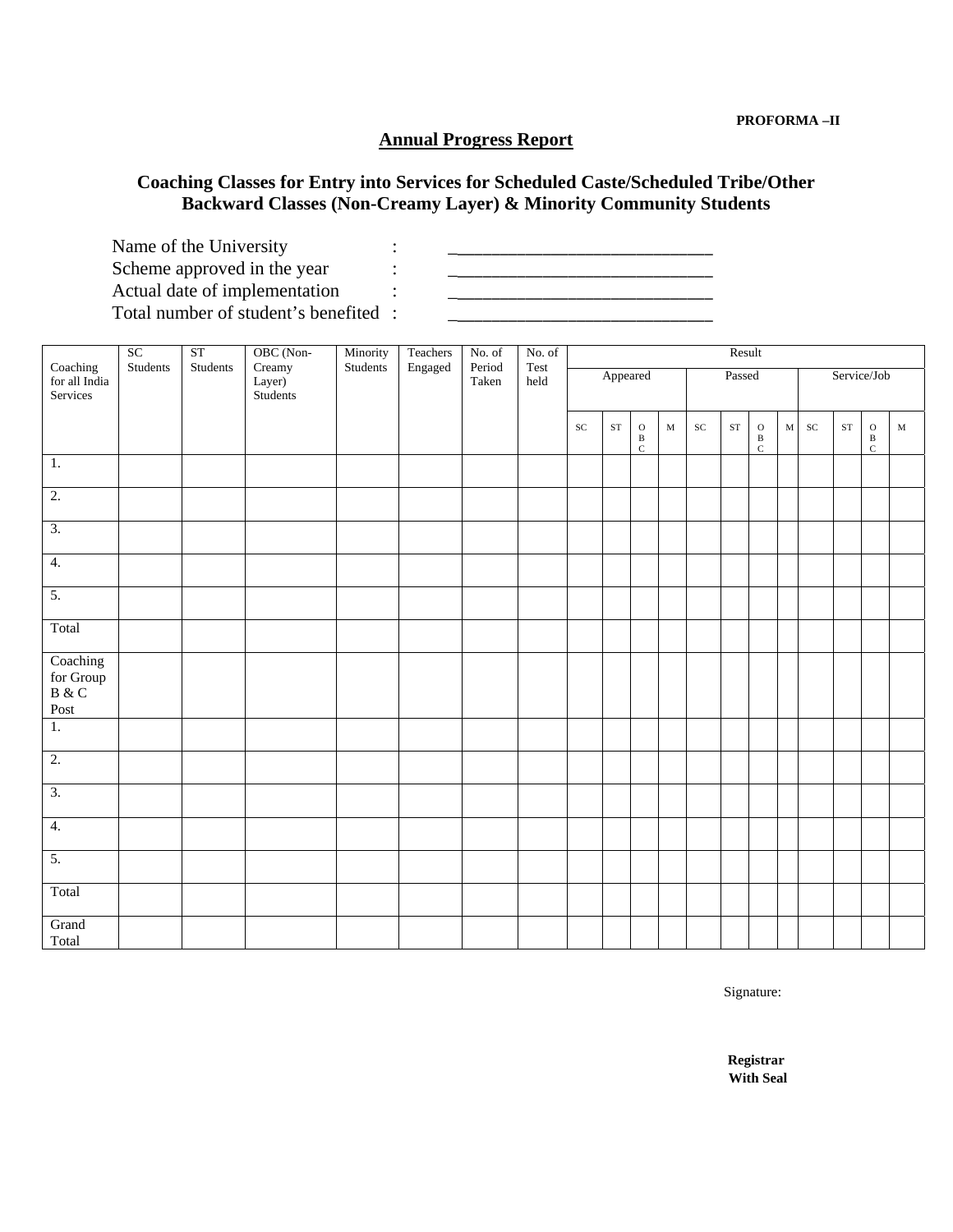#### **PROFORMA -III**

#### **Annual Progress Report**

### **COACHING FOR NATIONAL ELIGIBILITY TEST FOR SC/ST/OBC (NON-CREAMY LAYER) & MINORITY COMMUNITY STUDENTS**

Name of the University\_\_\_\_\_\_\_\_\_\_\_\_\_\_\_\_\_\_\_\_\_\_\_\_\_\_\_\_\_\_\_ Scheme approved in the year \_\_\_\_\_\_\_\_\_\_\_\_\_\_\_\_\_\_\_\_\_\_\_\_\_\_\_\_\_\_\_ Actual date of implementation \_\_\_\_\_\_\_\_\_\_\_\_\_\_\_\_\_\_\_\_\_\_\_\_\_\_\_\_\_\_\_ Total number of student's benefited\_\_\_\_\_\_\_\_\_\_\_\_\_\_\_\_\_\_\_\_\_\_\_\_\_\_\_\_\_\_\_

| Subject          | ${\rm SC}$<br>$\operatorname{\mathsf{Students}}$ | $\operatorname{ST}$<br>Students | OBC (Non-                    | Minority<br>Students | Teachers | No. of<br>Period | No. of<br>$\operatorname{\mathsf{Test}}$ | Result     |            |                   |             |            |            |                                                                       |             |            |            |                                                                       |             |
|------------------|--------------------------------------------------|---------------------------------|------------------------------|----------------------|----------|------------------|------------------------------------------|------------|------------|-------------------|-------------|------------|------------|-----------------------------------------------------------------------|-------------|------------|------------|-----------------------------------------------------------------------|-------------|
|                  |                                                  |                                 | Creamy<br>Layer)<br>Students |                      | Engaged  | Taken            | $_{\rm held}$                            | Appeared   |            |                   | Passed      |            |            |                                                                       | Failed      |            |            |                                                                       |             |
|                  |                                                  |                                 |                              |                      |          |                  |                                          | ${\rm SC}$ | ${\rm ST}$ | $\rm \frac{O}{C}$ | $\mathbf M$ | ${\rm SC}$ | ${\rm ST}$ | $\begin{array}{c} \texttt{O} \\ \texttt{B} \\ \texttt{C} \end{array}$ | $\mathbf M$ | ${\rm SC}$ | ${\rm ST}$ | $\begin{array}{c} \mathbf{O} \\ \mathbf{B} \\ \mathbf{C} \end{array}$ | $\mathbf M$ |
| $\overline{1}$ . |                                                  |                                 |                              |                      |          |                  |                                          |            |            |                   |             |            |            |                                                                       |             |            |            |                                                                       |             |
| $\overline{2}$ . |                                                  |                                 |                              |                      |          |                  |                                          |            |            |                   |             |            |            |                                                                       |             |            |            |                                                                       |             |
| $\overline{3}$ . |                                                  |                                 |                              |                      |          |                  |                                          |            |            |                   |             |            |            |                                                                       |             |            |            |                                                                       |             |
| 4.               |                                                  |                                 |                              |                      |          |                  |                                          |            |            |                   |             |            |            |                                                                       |             |            |            |                                                                       |             |
| $\overline{5}$ . |                                                  |                                 |                              |                      |          |                  |                                          |            |            |                   |             |            |            |                                                                       |             |            |            |                                                                       |             |
| 6.               |                                                  |                                 |                              |                      |          |                  |                                          |            |            |                   |             |            |            |                                                                       |             |            |            |                                                                       |             |
| 7.               |                                                  |                                 |                              |                      |          |                  |                                          |            |            |                   |             |            |            |                                                                       |             |            |            |                                                                       |             |
| 8.               |                                                  |                                 |                              |                      |          |                  |                                          |            |            |                   |             |            |            |                                                                       |             |            |            |                                                                       |             |
| 9.               |                                                  |                                 |                              |                      |          |                  |                                          |            |            |                   |             |            |            |                                                                       |             |            |            |                                                                       |             |
| 10.              |                                                  |                                 |                              |                      |          |                  |                                          |            |            |                   |             |            |            |                                                                       |             |            |            |                                                                       |             |
| $11. \,$         |                                                  |                                 |                              |                      |          |                  |                                          |            |            |                   |             |            |            |                                                                       |             |            |            |                                                                       |             |
| 12.              |                                                  |                                 |                              |                      |          |                  |                                          |            |            |                   |             |            |            |                                                                       |             |            |            |                                                                       |             |
| 13.              |                                                  |                                 |                              |                      |          |                  |                                          |            |            |                   |             |            |            |                                                                       |             |            |            |                                                                       |             |
| 14.              |                                                  |                                 |                              |                      |          |                  |                                          |            |            |                   |             |            |            |                                                                       |             |            |            |                                                                       |             |
| 15.              |                                                  |                                 |                              |                      |          |                  |                                          |            |            |                   |             |            |            |                                                                       |             |            |            |                                                                       |             |
| Total            |                                                  |                                 |                              |                      |          |                  |                                          |            |            |                   |             |            |            |                                                                       |             |            |            |                                                                       |             |

Signature:

**Registrar With Seal**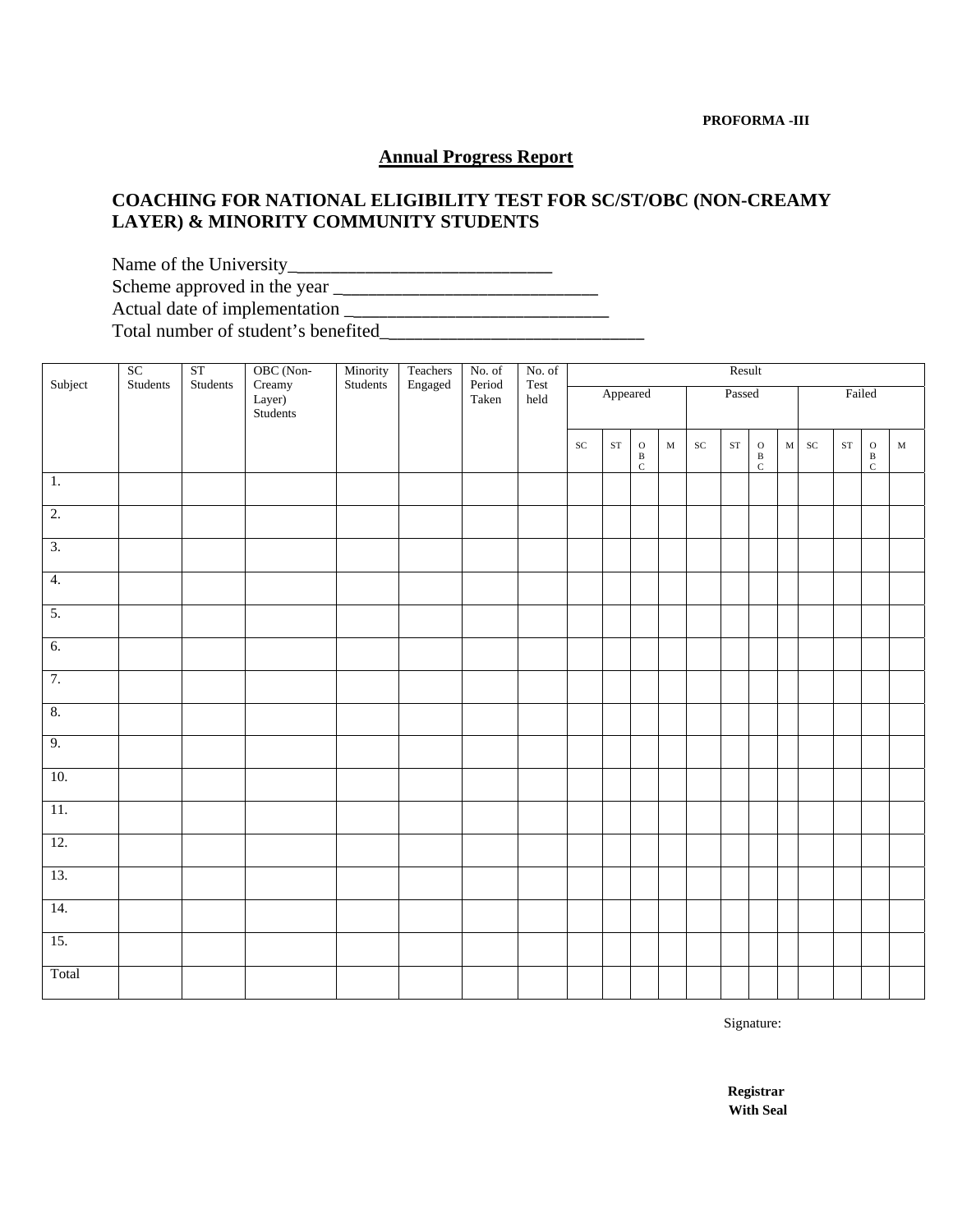#### **PROFORMA -IV**

#### **Annual Progress Report**

## **REMEDIAL COACHING FOR SC/ST/OBC (NON-CREAMY LAYER) & MINORITIES**

Name of the University/College\_\_\_\_\_\_\_\_\_\_\_\_\_\_\_\_\_\_\_\_\_\_\_\_\_\_\_\_\_\_\_ Scheme approved in the year \_\_\_\_\_\_\_\_\_\_\_\_\_\_\_\_\_\_\_\_\_\_\_\_\_\_\_\_\_\_\_ Actual date of implementation \_\_\_\_\_\_\_\_\_\_\_\_\_\_\_\_\_\_\_\_\_\_\_\_\_\_\_\_\_\_\_ Total number of student's benefited\_\_\_\_\_\_\_\_\_\_\_\_\_\_\_\_\_\_\_\_\_\_\_\_\_\_\_\_\_\_\_

|                   | ${\rm SC}$ | $\overline{\text{ST}}$ | OBC (Non-                    | Minority | Teachers | No. of          | No. of       | Result     |                       |                                |             |            |        |                                |             |            |            |                                    |             |
|-------------------|------------|------------------------|------------------------------|----------|----------|-----------------|--------------|------------|-----------------------|--------------------------------|-------------|------------|--------|--------------------------------|-------------|------------|------------|------------------------------------|-------------|
| Under<br>Graduate | Students   | Students               | Creamy<br>Layer)<br>Students | Students | Engaged  | Period<br>Taken | Test<br>held |            | Appeared              |                                |             |            | Passed |                                |             |            | Failed     |                                    |             |
|                   |            |                        |                              |          |          |                 |              | $\cal{SC}$ | $\operatorname{ST}^-$ | $\rm{O}$<br>$_{\rm C}^{\rm B}$ | $\mathbf M$ | ${\rm SC}$ | ST     | $\rm{O}$<br>$_{\rm C}^{\rm B}$ | $\mathbf M$ | ${\rm SC}$ | ${\rm ST}$ | $\,$ O<br>$\, {\bf B}$<br>$\rm{C}$ | $\mathbf M$ |
| 1.                |            |                        |                              |          |          |                 |              |            |                       |                                |             |            |        |                                |             |            |            |                                    |             |
| $\overline{2}$ .  |            |                        |                              |          |          |                 |              |            |                       |                                |             |            |        |                                |             |            |            |                                    |             |
| $\overline{3}$ .  |            |                        |                              |          |          |                 |              |            |                       |                                |             |            |        |                                |             |            |            |                                    |             |
| $\overline{4}$ .  |            |                        |                              |          |          |                 |              |            |                       |                                |             |            |        |                                |             |            |            |                                    |             |
| 5.                |            |                        |                              |          |          |                 |              |            |                       |                                |             |            |        |                                |             |            |            |                                    |             |
| 6.                |            |                        |                              |          |          |                 |              |            |                       |                                |             |            |        |                                |             |            |            |                                    |             |
| Total             |            |                        |                              |          |          |                 |              |            |                       |                                |             |            |        |                                |             |            |            |                                    |             |
| Post<br>Graduate  |            |                        |                              |          |          |                 |              |            |                       |                                |             |            |        |                                |             |            |            |                                    |             |
| $\overline{1}$ .  |            |                        |                              |          |          |                 |              |            |                       |                                |             |            |        |                                |             |            |            |                                    |             |
| $\overline{2}$ .  |            |                        |                              |          |          |                 |              |            |                       |                                |             |            |        |                                |             |            |            |                                    |             |
| $\overline{3}$ .  |            |                        |                              |          |          |                 |              |            |                       |                                |             |            |        |                                |             |            |            |                                    |             |
| $\overline{4}$ .  |            |                        |                              |          |          |                 |              |            |                       |                                |             |            |        |                                |             |            |            |                                    |             |
| 5.                |            |                        |                              |          |          |                 |              |            |                       |                                |             |            |        |                                |             |            |            |                                    |             |
| 6.                |            |                        |                              |          |          |                 |              |            |                       |                                |             |            |        |                                |             |            |            |                                    |             |
| Total             |            |                        |                              |          |          |                 |              |            |                       |                                |             |            |        |                                |             |            |            |                                    |             |
| Grand<br>Total    |            |                        |                              |          |          |                 |              |            |                       |                                |             |            |        |                                |             |            |            |                                    |             |

Signature:

**Registrar With Seal**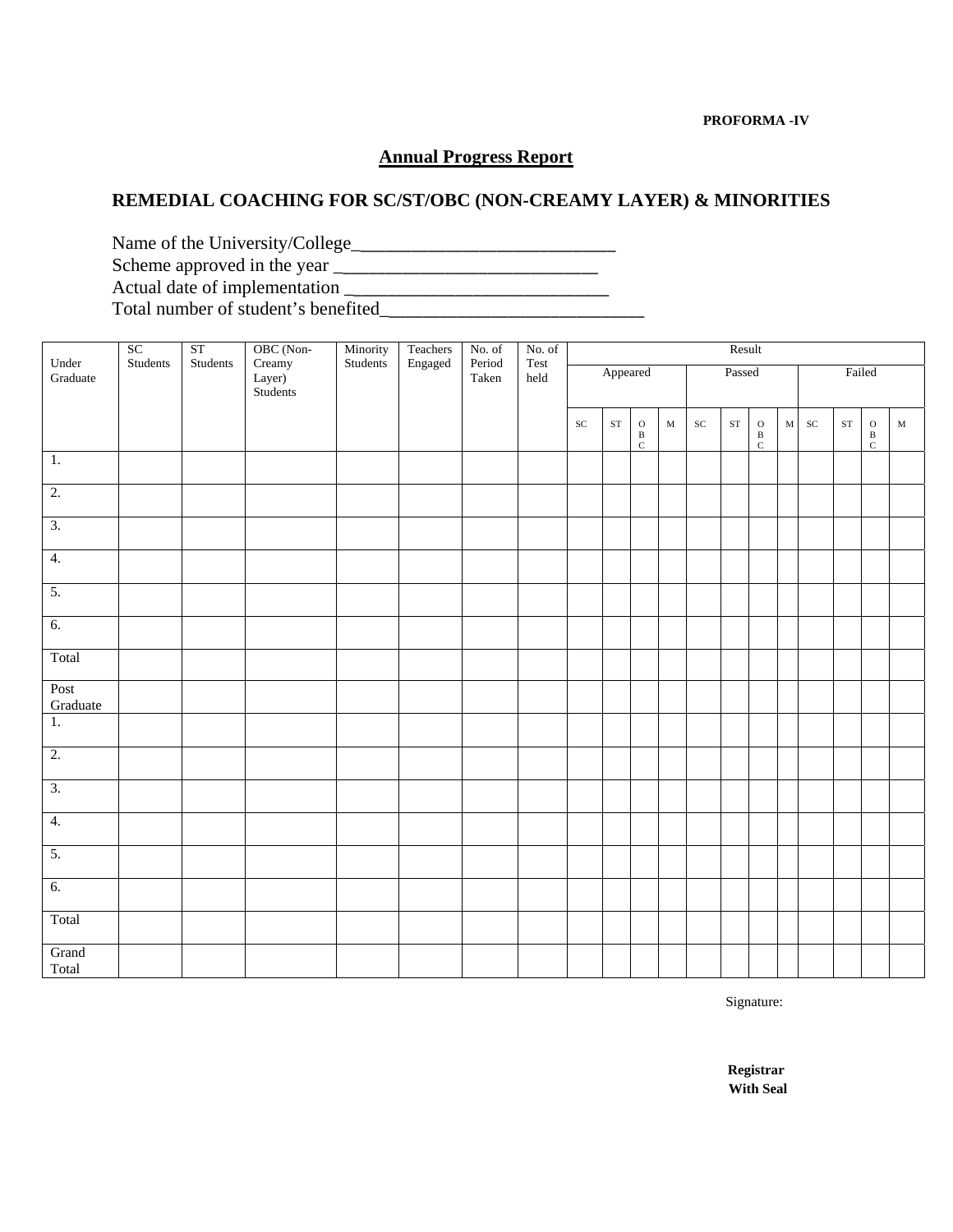#### **PROFORMA-V**

## **Statement of Expenditure**

Proforma for statement of expenditure incurred for the introduction of Remedial Coaching/Entry into Services/Net Coaching for Scheduled Caste/Scheduled Tribe/Other Backward Classes (Non-Creamy Layer) & Minority Community Students(please prepare separate **SOE** for each of the three schemes)

1 Name of the University\_\_\_\_\_\_\_\_\_\_\_\_\_\_\_\_\_\_\_\_\_\_\_\_

2 Number and dated UGC approval: No.F. \_\_\_\_\_\_\_\_\_\_\_\_\_\_\_\_\_\_\_\_\_ dated\_\_\_\_\_\_\_\_\_\_\_\_\_\_\_

3 Period to which the accounts related: w.e.f\_\_\_\_\_\_\_\_\_\_\_\_\_\_ to\_\_\_\_\_\_\_\_\_\_\_\_\_\_\_\_\_\_

4 Details of actual expenditure incurred.

|                | Items                                                              | <b>Allocation Approved</b> | <b>Expenditure Incurred</b> |
|----------------|--------------------------------------------------------------------|----------------------------|-----------------------------|
|                | Non Recurring                                                      |                            |                             |
| i.             | Equipment                                                          |                            |                             |
| ii.            | Books & Journals and Study Materials                               |                            |                             |
|                | Recurring (per-annum)                                              |                            |                             |
| $\mathbf{i}$ . | Honorarium to the Coordinator                                      |                            |                             |
| ii.            | Remuneration to Teachers.                                          |                            |                             |
| iii.           | <b>Remuneration to Post Graduate</b><br>students/research scholar. |                            |                             |
| iv.            | <b>Remuneration to Eminent</b><br>educationists (including T.A)    |                            |                             |
| $\mathbf V$    | Remuneration to part time L.D.C                                    |                            |                             |
| vi             | Contingency                                                        |                            |                             |
|                | Total                                                              |                            |                             |

Signature:

Signature:

**Registrar With Seal**  **Govt. Auditor/ Chartered Accountant With Seal**